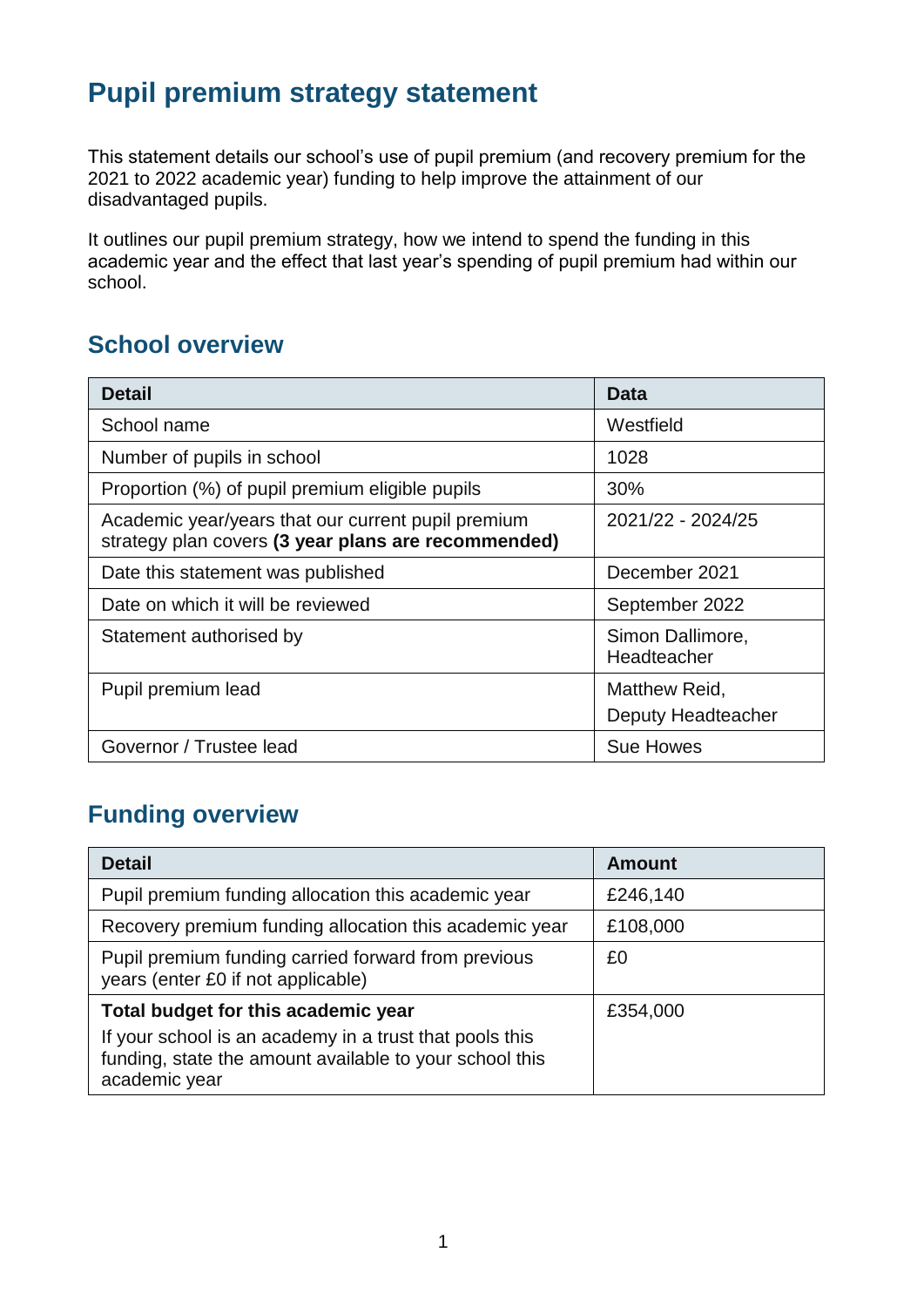# **Part A: Pupil premium strategy plan**

## **Statement of intent**

We want all our students, irrespective of their background or the challenges they face, to make good progress and achieve high attainment across the curriculum. Academic success for students equips them for the next stage in their life with the skills and knowledge they need for:

- Progression to further and higher education
- **Employability**
- Social opportunities

At the core of our approach is high-quality teaching focussed on areas that disadvantaged pupils require most, targeted support based on robust diagnostic assessment of need, and helping pupils to access a broad and balanced curriculum. This is proven to have the greatest impact on closing the disadvantage attainment gap and at the same time will benefit the nondisadvantaged pupils in our school.

We have outstanding pastoral care at the heart of our school, understanding that good behaviour and attendance is the basis for academic success. We recognise that for many of our families Westfield represents stability and we endeavour to provide positive role models and build strong relationships with our community.

Linked to this, we want all of our students to be fully engaged in school and have an enriching experience across 5 years. We place a high value on the performing and visual arts and participation in sport, ensuring that our disadvantaged students have opportunities that nondisadvantaged students may have access to outside of school.

Our strategy supports our wider school plans for education recovery, for pupils whose education has been worst affected, including non-disadvantaged pupils. This includes reviewing our current curriculum to identify key foundational knowledge and gaps in skills, and making well informed and considered adaptations where necessary. This is informed by documents such as: 'Teaching a Broad and Balanced Curriculum for Recovery', subject research reviews and both formative and summative assessments

## **Challenges**

This details the key challenges to achievement that we have identified among our disadvantaged pupils.

| <b>Challenge</b><br>number | Detail of challenge                                                  |
|----------------------------|----------------------------------------------------------------------|
|                            | Affordability of equipment, (including technology outside of school) |
|                            | Accessing enrichment activities in and beyond school                 |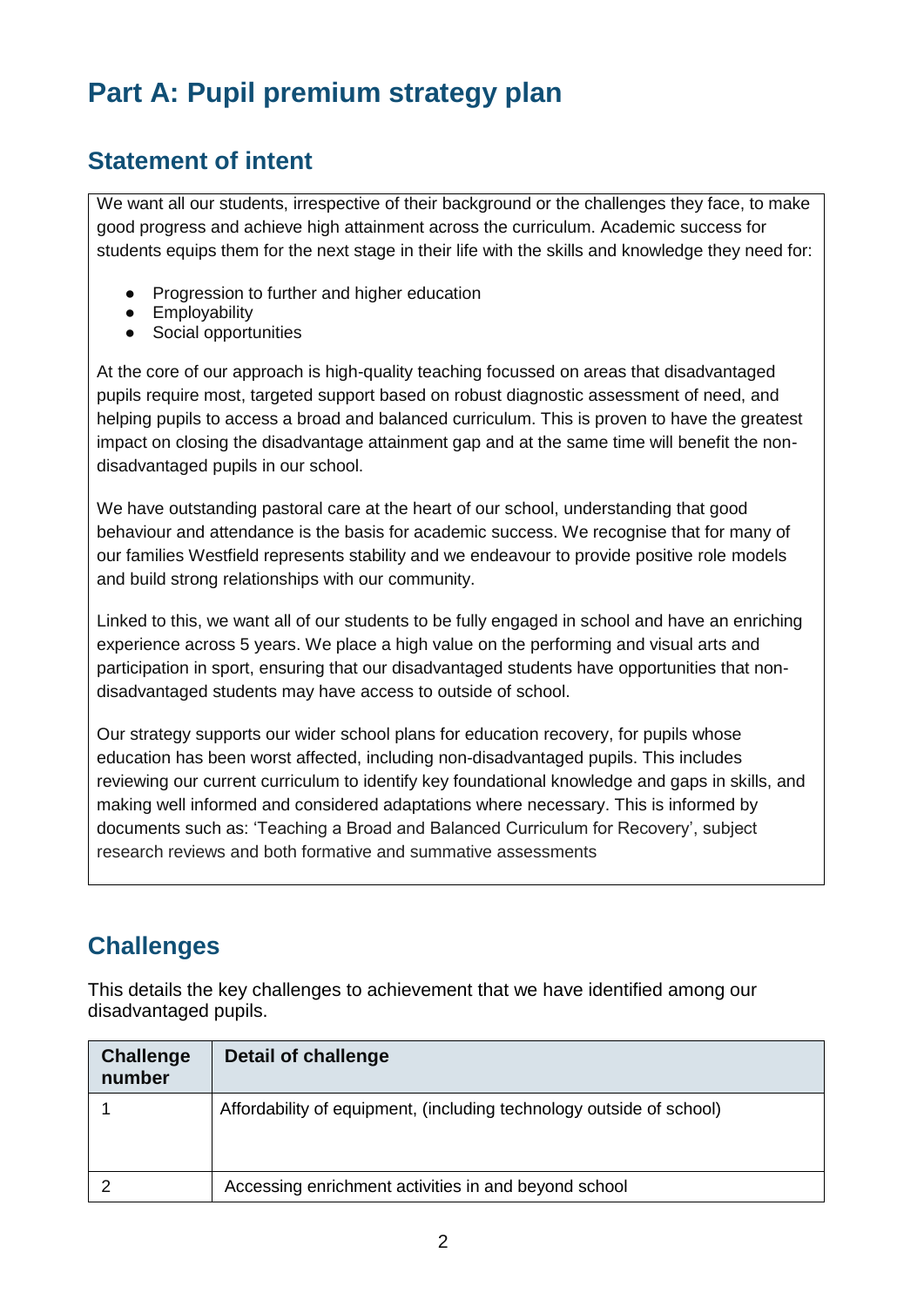| Low prior attainment and low levels of literacy and numeracy |
|--------------------------------------------------------------|
| Low self-esteem, expectations and poor parental engagement   |
| Little support out of school with homework and revision      |

## **Intended outcomes**

This explains the outcomes we are aiming for **by the end of our current strategy plan**, and how we will measure whether they have been achieved.

| <b>Intended outcome</b>                                                                                 | <b>Success criteria</b>                                                                                                                                                                                                                                                                                                                                                                                          |
|---------------------------------------------------------------------------------------------------------|------------------------------------------------------------------------------------------------------------------------------------------------------------------------------------------------------------------------------------------------------------------------------------------------------------------------------------------------------------------------------------------------------------------|
| Improved attainment for disadvantaged pupils<br>in all subjects                                         | Improved attainment and progress for all<br>students demonstrated by:<br>Attainment of disadvantaged<br>students in line with national average<br>for non-disadvantaged students.<br>The gap between disadvantaged and<br>$\bullet$<br>non-disadvantaged students P8<br>score to be no more than 0.5<br>Attainment in English and Maths 4+<br>and 5+ for disadvantaged students in<br>line with national average |
| To achieve and sustain improved wellbeing<br>for all pupils, including those who are<br>disadvantaged   | Sustained high levels of wellbeing from<br>2024/25 demonstrated by:<br>qualitative data from student voice,<br>student and parent surveys and<br>teacher observations.<br>a significant increase in participation<br>$\bullet$<br>in enrichment activities, particularly<br>among disadvantaged pupils.                                                                                                          |
| To achieve and sustain improved attendance<br>for all pupils, particularly our disadvantaged<br>pupils. | Sustained high attendance from 2024/25<br>demonstrated by:<br>Average school attendance to be<br>above 92.5%<br>Persistent absence to have improved<br>and to be less than 20% of the<br>cohort.<br>Attendance of disadvantaged<br>students to be in line with attendance<br>of non-disadvantaged students                                                                                                       |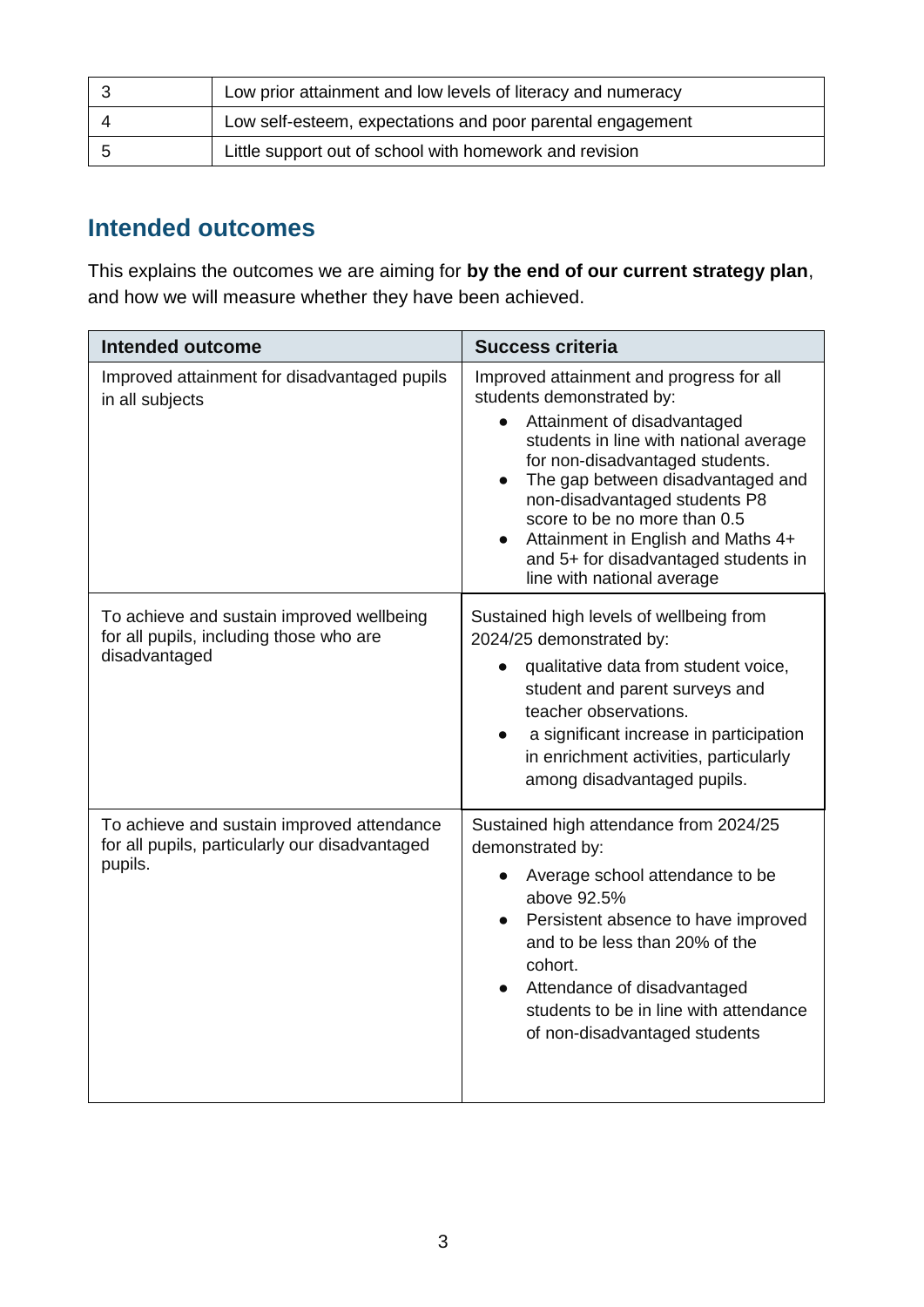## **Activity in this academic year**

This details how we intend to spend our pupil premium (and recovery premium funding) **this academic year** to address the challenges listed above.

#### **Teaching (for example, CPD, recruitment and retention)**

Budgeted cost: £139,000

| <b>Activity</b>                                                                                                                                                                                 | Evidence that supports this approach                                                                                                                                                                                                                                                                                                                                                                                                                                                    | <b>Challenge</b><br>number(s)<br>addressed |
|-------------------------------------------------------------------------------------------------------------------------------------------------------------------------------------------------|-----------------------------------------------------------------------------------------------------------------------------------------------------------------------------------------------------------------------------------------------------------------------------------------------------------------------------------------------------------------------------------------------------------------------------------------------------------------------------------------|--------------------------------------------|
| All KS3 disadvantaged<br>students are provided<br>with their own<br>Chromebook. Where<br>necessary, replacement<br>chromebooks have also<br>been purchased for<br>disadvantaged KS4<br>students | We are now established as a school that uses<br>Google technology within the classroom. This<br>was a project started 5 years ago in order to<br>provide students and staff with another tool to<br>use in the classroom.<br>https://educationendowmentfoundation.org.uk/e<br>ducation-evidence/guidance-reports/digital                                                                                                                                                                | 1,4,5                                      |
| This included allocated<br>funding for repairs and<br>maintenance of<br>chromebooks for<br>disadvantaged students                                                                               |                                                                                                                                                                                                                                                                                                                                                                                                                                                                                         |                                            |
| Support for curriculum<br>areas with resources for<br>disadvantaged<br>students: Food, Art and<br>Photography                                                                                   | Participation in practical subjects is important<br>for our school community. We understand that<br>our families may not be able or willing to offer<br>these activities without financial support<br>https://educationendowmentfoundation.org.uk/<br>education-evidence/teaching-learning-<br>toolkit/arts-participation                                                                                                                                                               | 1,4                                        |
| Subsidising activities<br>fund (including<br>Music lesson subsidies)                                                                                                                            | Music has always been a strength at Westfield.<br>Results for music GCSE have been among the<br>highest in the county. Additionally, we believe<br>that<br>Access to music tuition varies within our<br>partner primary schools and we want to<br>encourage wider participation in the arts.<br>We are also developing our provision of the<br><b>Wider Arts</b><br>https://educationendowmentfoundation.org.uk/<br>education-evidence/teaching-learning-<br>toolkit/arts-participation | 1,2                                        |
| Subscription to<br><b>GCSEPod</b><br>We also use other ICT<br>packages such as                                                                                                                  | EEF research indicates that, 'There is evidence<br>that digital technology can be used effectively to<br>provide individualised instruction.'                                                                                                                                                                                                                                                                                                                                           | 5                                          |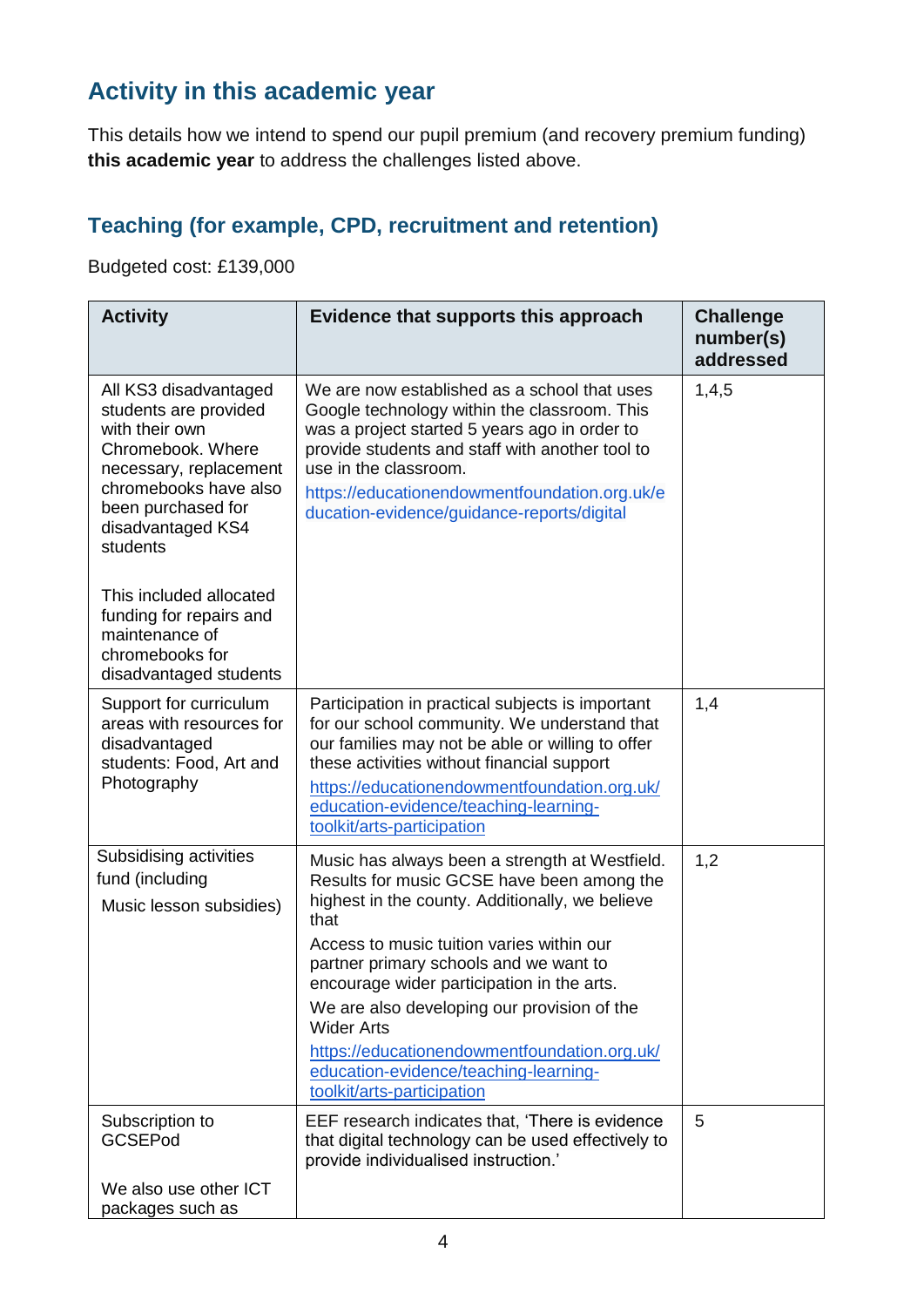| Seneca and My maths.<br>these are purchased<br>from department<br>capitations                                  | https://educationendowmentfoundation.org.uk/e<br>ducation-evidence/teaching-learning-<br>toolkit/individualised-instructiontechnology.                                                                              |     |
|----------------------------------------------------------------------------------------------------------------|---------------------------------------------------------------------------------------------------------------------------------------------------------------------------------------------------------------------|-----|
| <b>Reduce Maths and</b><br>English class sizes                                                                 | We recognise that English and Maths are vital<br>subjects for our students to progress onto the<br>next stage of their education/training and<br>employment. It is part of a wider strategy to<br>raise aspirations | 3   |
|                                                                                                                | Reducing class size   EEF<br>(educationendowmentfoundation.org.uk)                                                                                                                                                  |     |
| All year 11<br>disadvantaged provided<br>with revision resources<br>for GCSE subjects,<br>where advised by HOD | The EEF toolkit suggests that 'The key<br>mechanism for parental engagement strategies<br>is improving the quality and quantity of learning<br>that takes place in the home learning<br>environment.'               | 4,5 |
| This includes the<br>purchase of digital<br>textbooks                                                          |                                                                                                                                                                                                                     |     |
| Increased CPD budget<br>including subscription to<br><b>National College</b>                                   | Improving teacher's subject knowledge is a key<br>strategy in raising levels of progress and<br>attainment                                                                                                          | 4,5 |

## **Targeted academic support (for example, tutoring, one-to-one support structured interventions)**

#### Budgeted cost: £ *130,000*

| <b>Activity</b>                                                                                       | Evidence that supports this approach                                                                                                                                                                                                                                                                                                                                                                                                                                                                                                                                         | <b>Challenge</b><br>number(s)<br>addressed |
|-------------------------------------------------------------------------------------------------------|------------------------------------------------------------------------------------------------------------------------------------------------------------------------------------------------------------------------------------------------------------------------------------------------------------------------------------------------------------------------------------------------------------------------------------------------------------------------------------------------------------------------------------------------------------------------------|--------------------------------------------|
| 5 Academic Heads of<br>Year to provide academic<br>mentoring and support to<br>disadvantaged students | Many disadvantaged students come from<br>families with low expectations and limited if any<br>experience of higher or further education.<br>Evidence from the EEF toolkit suggests 'some<br>pupils from disadvantaged backgrounds show<br>low engagement with or have low expectations<br>of schooling. Mentoring interventions may be<br>more beneficial for these pupils, as the<br>development of trusting relationships with an<br>adult or older peer can provide a different source<br>of support.'<br><b>Mentoring   EEF</b><br>(educationendowmentfoundation.org.uk) | 4                                          |
| 14-19 college courses:<br>Hair & Beauty,<br><b>Construction and Motor</b><br>vehicles                 | Engagement within the curriculum is key for our<br>community. We utilise these courses for a small<br>number of disadvantaged students to access a n<br>alternative curriculum. Initial evidence suggest<br>that this is improving behaviour and attendance<br>within this cohort                                                                                                                                                                                                                                                                                            | 2,3,4                                      |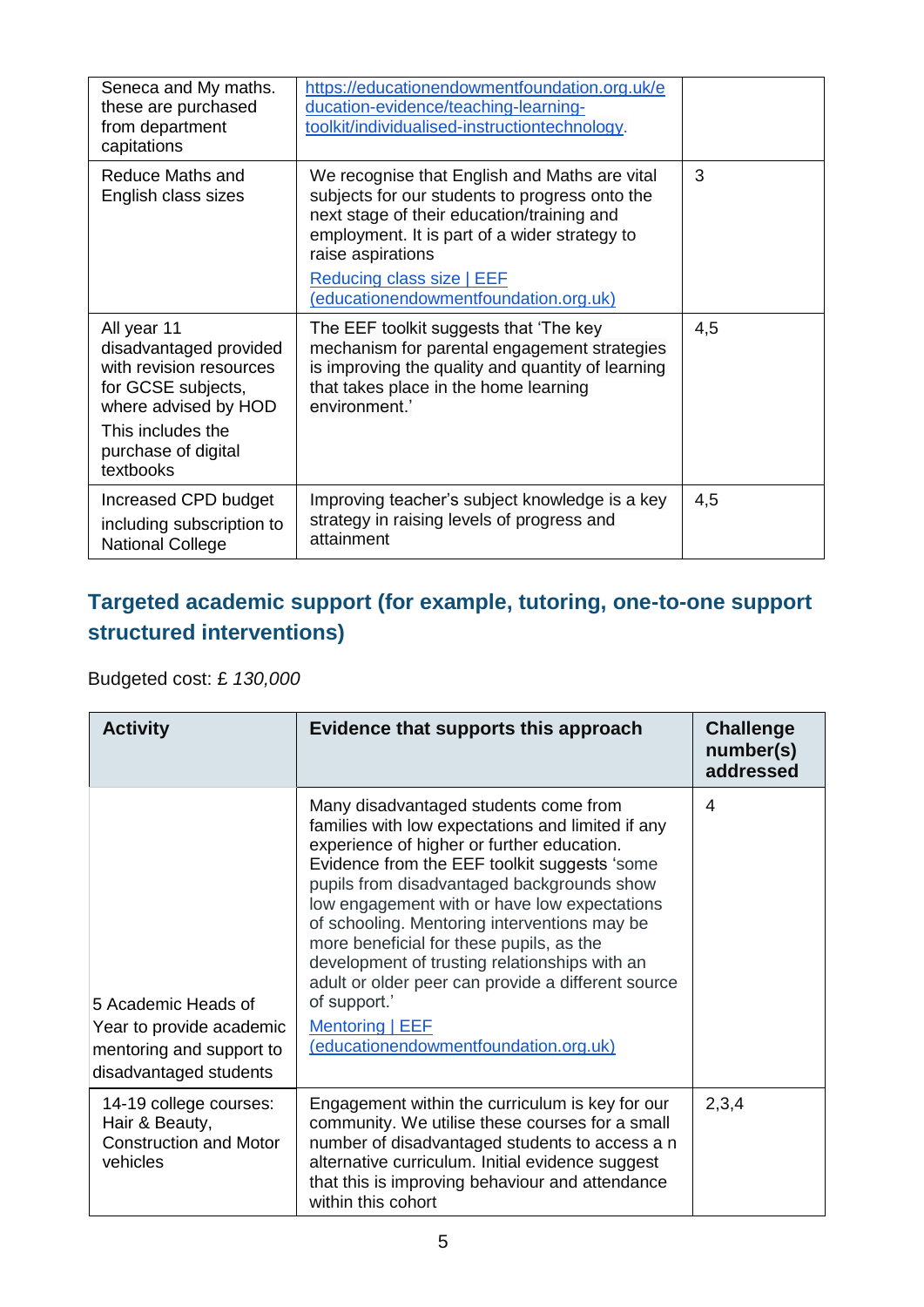| Exam Reader pens<br>The pens are<br>personalised for each<br>student                                                                                                                                                                                                                        | We recognise that accessing texts is crucial for<br>students in exams. This is part of a wider<br>literacy, and in particular reading strategy<br>Reading comprehension strategies   EEF<br>(educationendowmentfoundation.org.uk)                                                                                                                      | 3     |
|---------------------------------------------------------------------------------------------------------------------------------------------------------------------------------------------------------------------------------------------------------------------------------------------|--------------------------------------------------------------------------------------------------------------------------------------------------------------------------------------------------------------------------------------------------------------------------------------------------------------------------------------------------------|-------|
| Maths and English<br>Teaching assistant<br>appointed to provide<br>additional support in<br>Core subjects, 1:1 and<br>small group<br>interventions                                                                                                                                          | We recognise that English and Maths are vital<br>subjects for our students to progress onto the<br>next stage of their education/training and<br>employment. It is part of a wider strategy to raise<br>aspirations<br><b>Teaching Assistant Interventions   EEF</b><br>(educationendowmentfoundation.org.uk)                                          | 3     |
| Targeted blend of<br>tuition, mentoring and<br>school-led tutoring for<br>pupils whose education<br>has been most<br>impacted by the<br>pandemic. A significant<br>proportion of the pupils<br>who receive tutoring will<br>be disadvantaged,<br>including those who are<br>high attainers. | Tuition targeted at specific needs and knowledge<br>gaps can be an effective method to support low<br>attaining pupils or those falling behind, both one-<br>to-one and in small groups:<br>One to one tuition   EEF<br>(educationendowmentfoundation.org.uk)<br>Small group tuition   Toolkit Strand   Education<br><b>Endowment Foundation   EEF</b> | 3,4,5 |
| Impress KS4 Online<br>Programme<br><b>Online Tuition for</b><br>Maths, Science and<br>English Language. This<br>will be delivered after<br>school with sessions<br>particularly targeted at<br>level 2-4 running<br>straight after school                                                   | Evidence from the EEf toolkit suggests that:<br>'after school programmes with a clear structure,<br>a strong link to the curriculum, and well-qualified<br>and well-trained staff are more clearly linked to<br>academic benefits'<br>Extending school time   EEF<br>(educationendowmentfoundation.org.uk)                                             | 3,4,5 |
| Contingency fund for<br>acute issues.                                                                                                                                                                                                                                                       | Based on our experiences and those of similar<br>schools to ours, we have identified a need to set<br>a small amount of funding aside to respond<br>quickly to needs that have not yet been identified.                                                                                                                                                |       |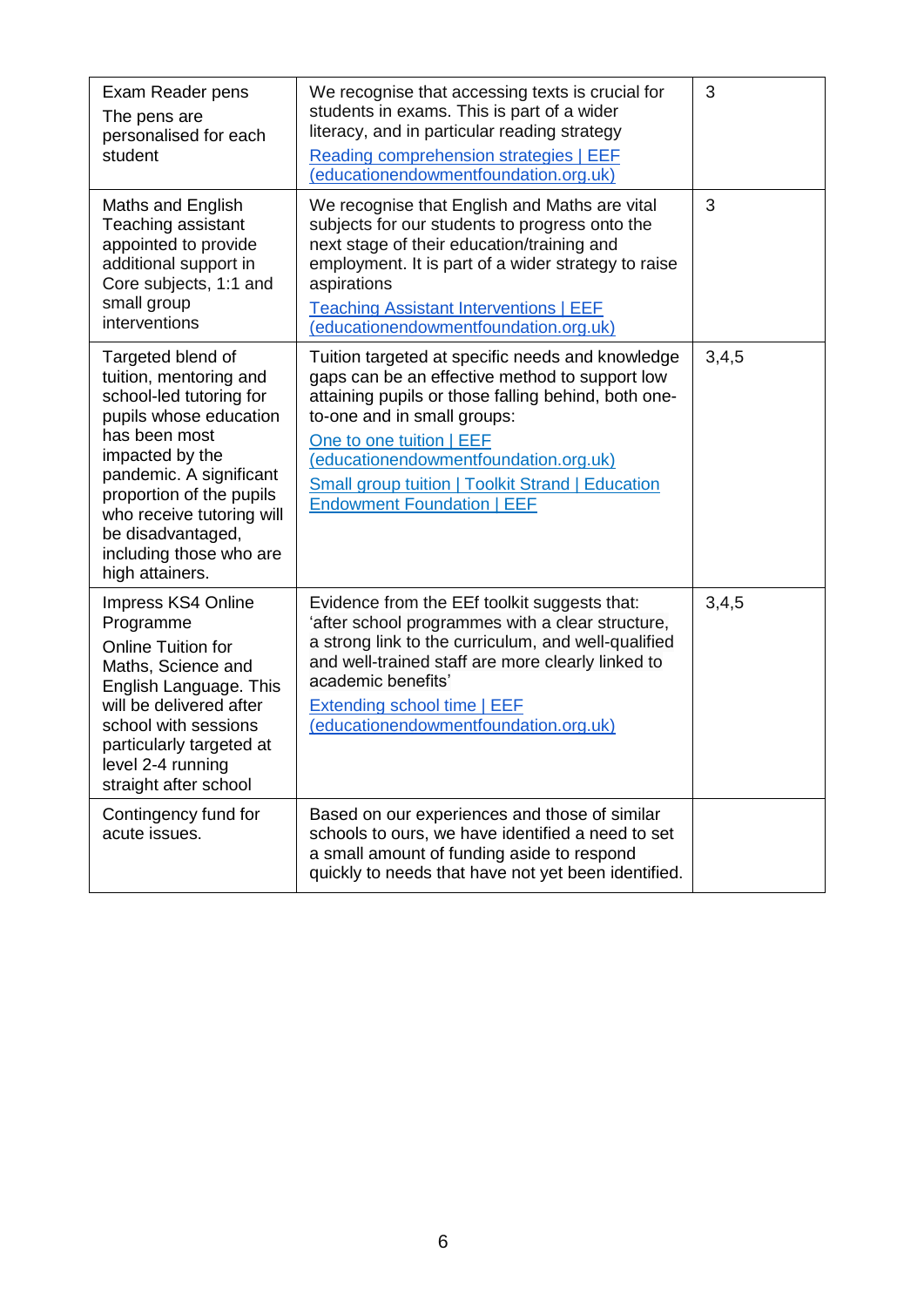## **Wider strategies (for example, related to attendance, behaviour, wellbeing)**

Budgeted cost: £85,000

| <b>Activity</b>                                                                                                                                                                                                                                                                                                                                    | Evidence that supports this approach                                                                                                                                                                                                                                                                                                                                                                                                                                                                                                                                                                                                                                                                                                             | <b>Challenge</b><br>number(s)<br>addressed |
|----------------------------------------------------------------------------------------------------------------------------------------------------------------------------------------------------------------------------------------------------------------------------------------------------------------------------------------------------|--------------------------------------------------------------------------------------------------------------------------------------------------------------------------------------------------------------------------------------------------------------------------------------------------------------------------------------------------------------------------------------------------------------------------------------------------------------------------------------------------------------------------------------------------------------------------------------------------------------------------------------------------------------------------------------------------------------------------------------------------|--------------------------------------------|
| Additional pastoral<br>support to support<br>student engagement -<br>supporting attendance,<br>behaviour and well-<br>being:<br>5 Non-teaching<br>$\bullet$<br><b>HOY</b><br>3 Non-teaching<br><b>Assistant HOY to</b><br>reflect increased<br>size of individual<br>cohorts<br>Attendance<br>Officer<br><b>PFSA</b><br>Non-teaching<br><b>DSL</b> | There is well documented evidence that indicates<br>that good behaviour and attendance is essential<br>in order to achieve academic success.<br>The additional staffing supports our wider work in<br>improving our students':<br>Self-awareness;<br>Self-regulation;<br>Social awareness;<br>$\bullet$<br>Relationship skills; and<br>Responsible decision making<br>$\bullet$<br>https://educationendowmentfoundation.org.uk/sup<br>port-for-schools/school-improvement-planning/3-<br>wider-strategies<br>We have also used case studies from<br>'SW learning context case studies: Improving the<br>performance of disadvantaged students' which<br>argued that 'building strong relationships was<br>essential to the success of all pupils | 4                                          |
| Additional academic<br>Head of Year appointed<br>with focus on well-being<br>and mental health                                                                                                                                                                                                                                                     | We recognise the additional strain Covid has had<br>on the wellbeing of our students and wider<br>community. Historically we have had a number of<br>students each year with mental health concerns<br>and this is part of a wider strategy to address this                                                                                                                                                                                                                                                                                                                                                                                                                                                                                      | 4                                          |
| Student Intervention and<br><b>Support Post</b><br>Improved home school<br>contact.<br>Supporting Departments<br>with trips/visits<br>monitoring engagement<br>/participation                                                                                                                                                                      | Evidence strongly supports the view that,<br>'Parents play a crucial role in supporting their<br>children's learning, and levels of parental<br>engagement are consistently associated with<br>academic outcomes.'<br>https://educationendowmentfoundation.org.uk/ed<br>ucation-evidence/teaching-learning-<br>toolkit/parental-engagement<br>In addition, our knowledge and experience of our<br>community shows that we need positive<br>messages about the value of education and<br>wider participation. Many of our parents have<br>negative views about education and schooling<br>based on their own experiences and we have<br>identified this as a major barrier to be overcome.                                                        | 2,4,5                                      |

## **Total budgeted cost: £** *354,000*